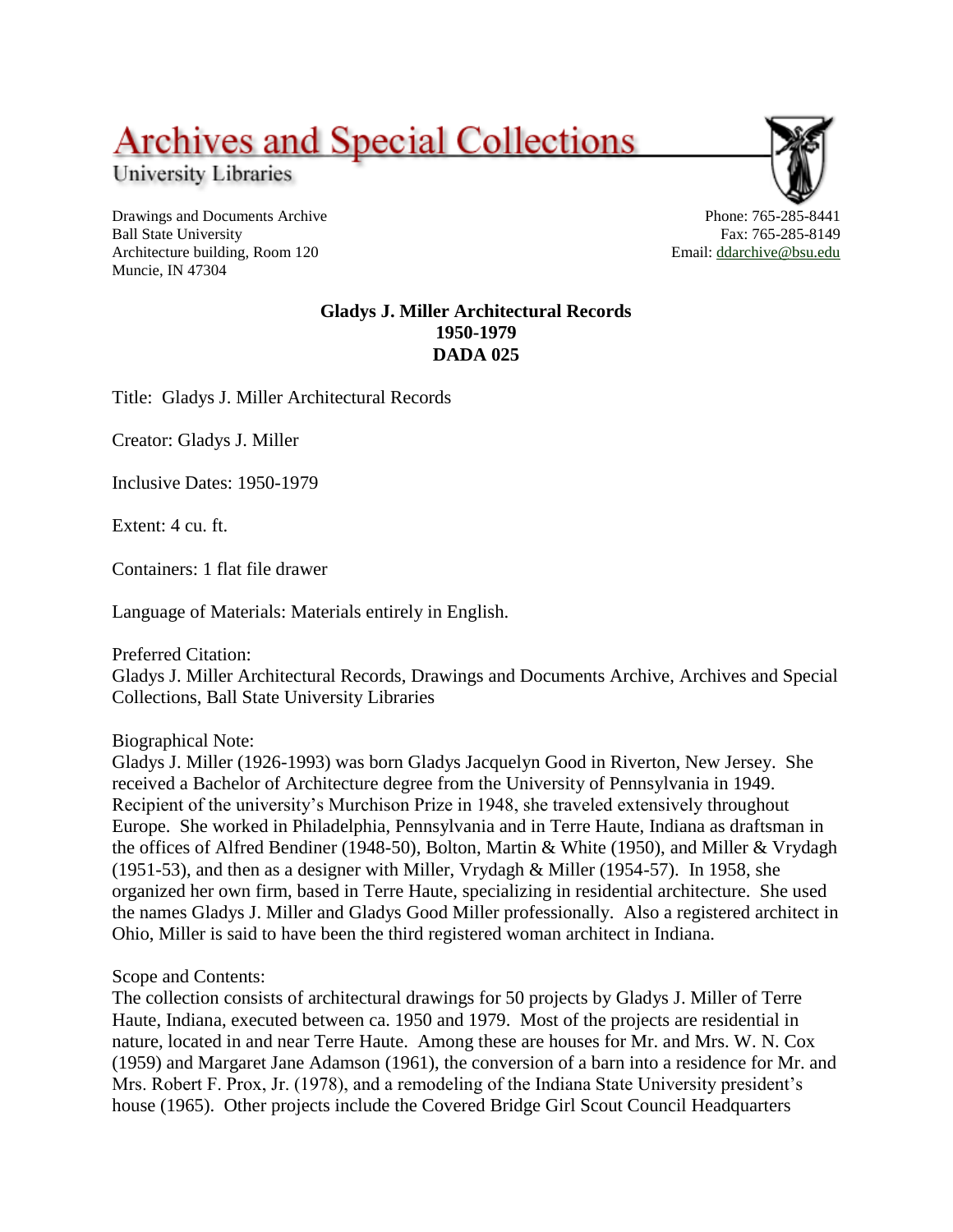Building in Fairbanks Park, the Dobbs Park Nature Center (1973, 1975, both in association with Archonics Corp.), and an addition to and remodeling of the United Daycare Center (1976).

Conditions Governing Access: This collection is open for research.

Copyright Notice: Legal title, copyright, and literary rights reside with Drawings and Documents Archive, Archives and Special Collections, Ball State University Libraries, Muncie, IN. All requests to publish or quote from manuscripts must be submitted to Drawings and Documents Archive.

Custodial History: The Gladys J. Miller Architectural Records were received by Drawings and Documents Archive as a donation from Ewing H. Miller II and Gladys J. Miller on 1989/7/22.

Accruals: No additions are expected.

Processing Information: Collection processing completed Finding aid created 1990/8/6 by Andrew R. Seager; revised 2011/11/1 by Julie Edwards and Carol Street.

Arrangement: The Gladys J. Miller Architectural Records are arranged alphabetically.

Collection Inventory:

| Catalog no.<br>Project title<br>Location<br>Authorship, year<br>Records | $25 - 01$<br>Adams, Mr. & Mrs. James, house: addition<br>6770 Dixie Bee Rd., Terre Haute, Vigo Co., IN<br>Gladys J. Miller; 1974<br>$\gg$ Working dwgs. -- 3 sheets: pencil on vellum; 20 x 30 in.                                                                                                  | Storage $code(s)$   | d |
|-------------------------------------------------------------------------|-----------------------------------------------------------------------------------------------------------------------------------------------------------------------------------------------------------------------------------------------------------------------------------------------------|---------------------|---|
| Catalog no.<br>Project title<br>Location<br>Authorship, year<br>Records | $25 - 02$<br>Adamson, Margaret Jane, house<br>1035 Gilchrist Rd., Terre Haute, Vigo Co., IN<br>Gladys J. Miller; 1961<br>A. Presentation dwgs. -- 3 sheets: pencil, ink, applique<br>film on vellum; 29 x 33 in. or smaller.<br>B. Working dwg. $-1$ sheet (sheet 3): pencil on vellum; 28 x 36 in. | Storage $code(s)$ d |   |
| Catalog no.<br>Project title<br>Location<br>Authorship, year<br>Records | $25 - 03$<br>Asher, Mr. & Mrs. Jack, house: addition & remodeling<br>Paris, Edgar Co., IL<br>Gladys Good Miller; 1975<br>$\gg$ Working dwgs. -- 5 sheets: pencil on vellum; 24 x 36 in.                                                                                                             | Storage $code(s)$ d |   |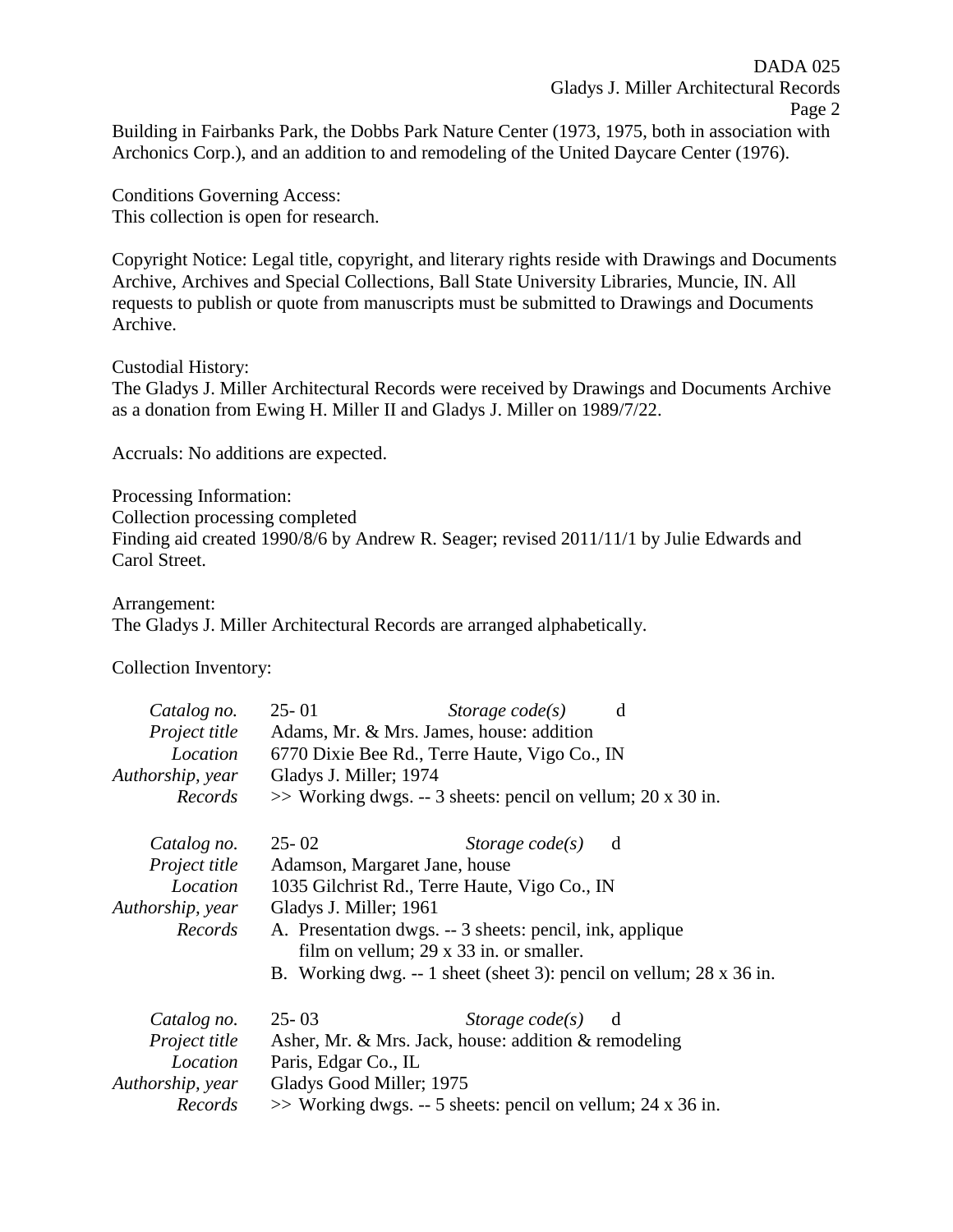Page 3

| Catalog no.<br>Project title<br>Location<br>Authorship, year<br>Records | $25 - 04$<br>Storage $code(s)$<br>d<br>Baur, Mr. & Mrs. Edward, Import Shop: remodeling<br>Southland Shopping Center, Terre Haute, Vigo Co., IN<br>Gladys J. Miller; 1969<br>$\gg$ Working dwgs. -- 2 sheets: pencil on vellum; 24 x 30 in.                                                                                                        |
|-------------------------------------------------------------------------|----------------------------------------------------------------------------------------------------------------------------------------------------------------------------------------------------------------------------------------------------------------------------------------------------------------------------------------------------|
| Catalog no.<br>Project title<br>Location<br>Authorship, year<br>Records | $25 - 05$<br>Storage $code(s)$<br>d<br>Bindley, Mr. & Mrs. Wm. F., house<br>Longridge Rd., Terre Haute, Vigo Co., IN<br>Gladys J. Miller; 1967-1968<br>$\gg$ Working dwgs. -- 5 sheets: pencil on vellum; 25 x 38 in.                                                                                                                              |
| Catalog no.<br>Project title<br>Location<br>Authorship, year<br>Records | $25 - 06.1$<br>Storage $code(s)$<br>d<br>Bopp, Dr. & Mrs. Henry, house<br>Woodgate (Gilchrist) Rd., Terre Haute, Vigo Co., IN<br>Gladys J. Miller; 1962<br>A. Plat of survey, plot plan. -- 1 sheet: pencil on vellum; 28 x 36 in.<br>B. Prelim. sketches. -- 3 sheets: pencil on vellum; 19 x 36 in.                                              |
| Catalog no.<br>Project title<br>Location<br>Authorship, year<br>Records | $25 - 06.2$<br>Storage $code(s)$<br>d<br>Bopp, Dr. & Mrs. Henry, house: remodeling<br>73 Allendale, Terre Haute, Vigo Co., IN<br>Gladys J. Miller; 1963<br>$\gg$ Working dwg. -- 1 sheet: pencil on vellum; 25 x 35 in.                                                                                                                            |
| Catalog no.<br>Project title<br>Location<br>Authorship, year<br>Records | $25 - 07$<br>Storage $code(s)$<br>d<br>Callahan, Mr. & Mrs. John P., house: remodeling<br>2519 Crawford St., Terre Haute, Vigo Co., IN<br>G. G. Miller; 1959<br>A. Sketch. -- 1 sheet: ink, pencil; 21 x 15 in.<br>B. Prelim. working dwg. -- 1 sheet: pencil on vellum; 26 x 36 in.<br>C. Working dwgs. -- 1 sheet: pencil on vellum; 25 x 36 in. |
| Catalog no.<br>Project title<br>Location<br>Authorship, year<br>Records | $25 - 08$<br>Storage $code(s)$<br>d<br>Carriage house: remodeling<br>Terre Haute, Vigo Co., IN<br>Gladys Good Miller; 1978<br>$\gg$ Working dwg. -- 1 sheet: pencil on vellum; 24 x 36 in.                                                                                                                                                         |
| Catalog no.<br>Project title                                            | $25 - 09$<br>Storage $code(s)$<br>d<br>Church, Ellen, house: measured drawing of existing condition                                                                                                                                                                                                                                                |
| Location<br>Authorship, year<br>Records                                 | Elbridge, Edgar Co., IL<br>G. G. Miller; 1960<br>$\gg$ 1 sheet: pencil on vellum; 17 x 36 in.                                                                                                                                                                                                                                                      |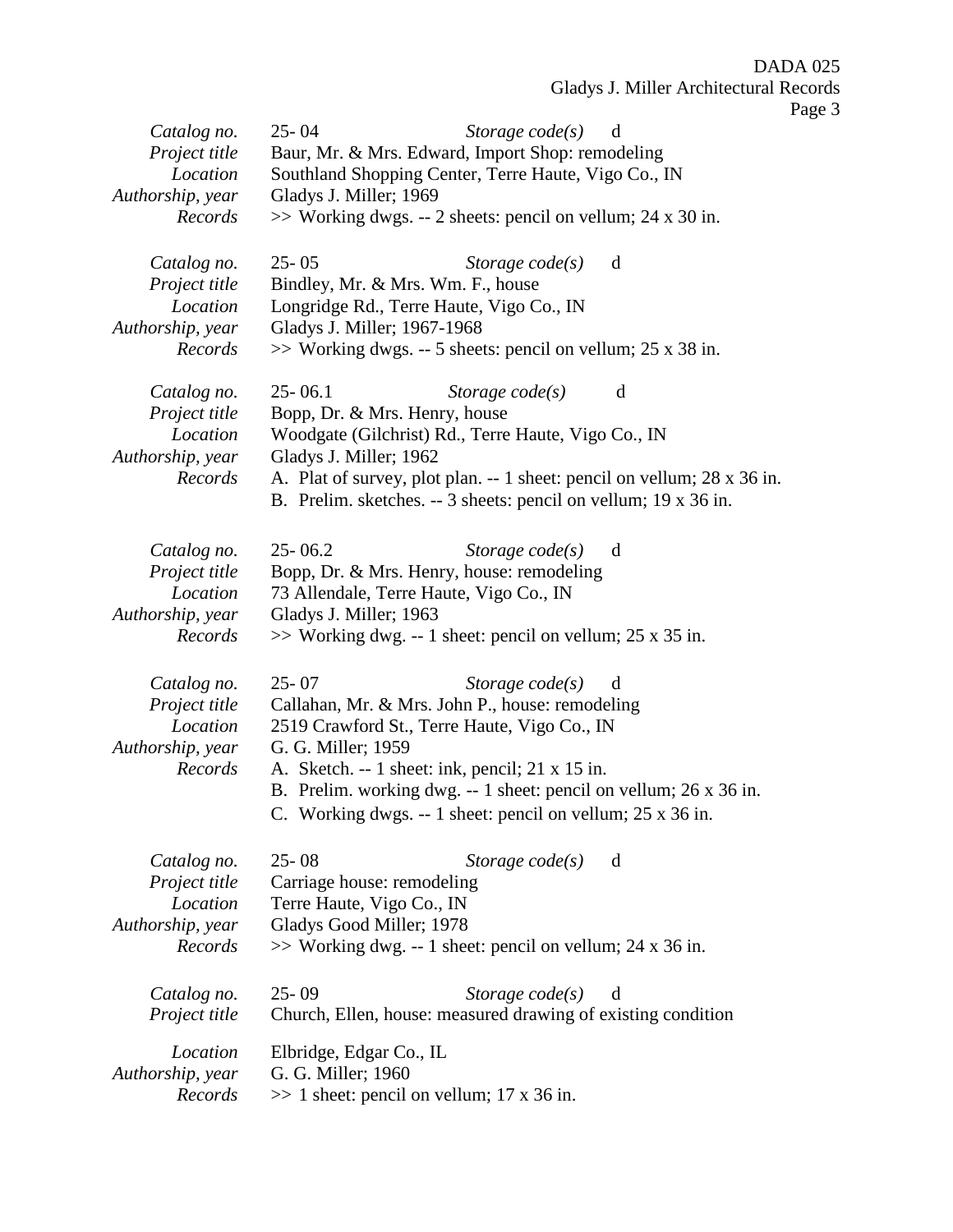| Catalog no.<br>Project title | $25 - 10$<br>Storage $code(s)$<br>d<br>Clegg, Jerry, house                                                          |
|------------------------------|---------------------------------------------------------------------------------------------------------------------|
| Location                     | Likely Terre Haute, Vigo Co., IN                                                                                    |
| Authorship, year             | Gladys J. Miller; 1958                                                                                              |
| Records                      | $\gg$ Prelim. sketches. -- 4 sheets: pencil, ink on trace; 14 x 22 in., 14 x 26 in.                                 |
| Catalog no.                  | $25 - 11$<br>Storage $code(s)$<br>d                                                                                 |
| Project title<br>Location    | Connor, Dr. & Mrs. D. W., Jr., house                                                                                |
| Authorship, year             | Lot 8, Timbercrest, West Terre Haute, Vigo Co., IN<br>1974                                                          |
| Records                      | A. Prelim. working dwgs. / J. Fleming; 1974. -- 3 sheets:                                                           |
|                              | pencil on vellum; 24 x 36 in.                                                                                       |
|                              | B. Prelim. working dwgs. / Gladys Good Miller; ca. 1974. --<br>4 sheets (sheets 2-5): pencil on vellum; 24 x 36 in. |
| Catalog no.                  | $25 - 12$<br>Storage $code(s)$<br>d                                                                                 |
| Project title                | Cooley, Mr. & Mrs. Robert, house: remodeling and addition                                                           |
| Location                     | 1314 W. Market St., Crawfordsville, Montgomery Co., IN                                                              |
| Authorship, year<br>Records  | Gladys J. Miller; 1968-1969<br>A. Prelim. plan. -- 1 sheet: pencil on vellum; 22 x 30 in.                           |
|                              | B. Working dwgs. -- 5 sheets: pencil on vellum, trace; 18 x25 in., 30 x41 in.                                       |
| Catalog no.                  | $25 - 13$<br>Storage $code(s)$<br>d                                                                                 |
| Project title                | Covered Bridge Girl Scout Council: headquarters building                                                            |
| Location                     | Terre Haute, Vigo Co., IN                                                                                           |
| Authorship, year<br>Records  | Archonics Corp.; 1973                                                                                               |
|                              | $\gg$ Working dwgs. -- 10 sheets: blueline; 23 x 31 in. --<br>Drawn by Gladys J. Miller.                            |
| Catalog no.                  | $25 - 14$<br>Storage $code(s)$<br>d                                                                                 |
| Project title                | Cox, Mr. & Mrs. W. N., house: existing floor plans and elevations                                                   |
| Location                     | 2712 Wilson Dr., Terre Haute, Vigo Co., IN                                                                          |
| Authorship, year             | Gladys J. Miller; 1958                                                                                              |
| Records                      | $\gg$ 1 sheet: pencil on trace; 29 x 38 in.                                                                         |
| Catalog no.                  | $25 - 15$<br>Storage $code(s)$<br>d                                                                                 |
| Project title                | Cox, Mr. & Mrs. W. N., house                                                                                        |
| Location                     | Briarwood Ln., Terre Haute, Vigo Co., IN                                                                            |
| Authorship, year<br>Records  | Gladys J. Miller; 1959<br>$\gg$ Working dwgs. -- 5 sheets: pencil on trace; 29 x 38 in.                             |
| Catalog no.                  | $25 - 16$<br>Storage $code(s)$<br>d                                                                                 |
| Project title                | Cummings, Mr. & Mrs. Larry, house: addition & remodeling                                                            |
| Location                     | Crawfordsville, Montgomery Co., IN                                                                                  |
| Authorship, year             | Gladys Good Miller; 1976                                                                                            |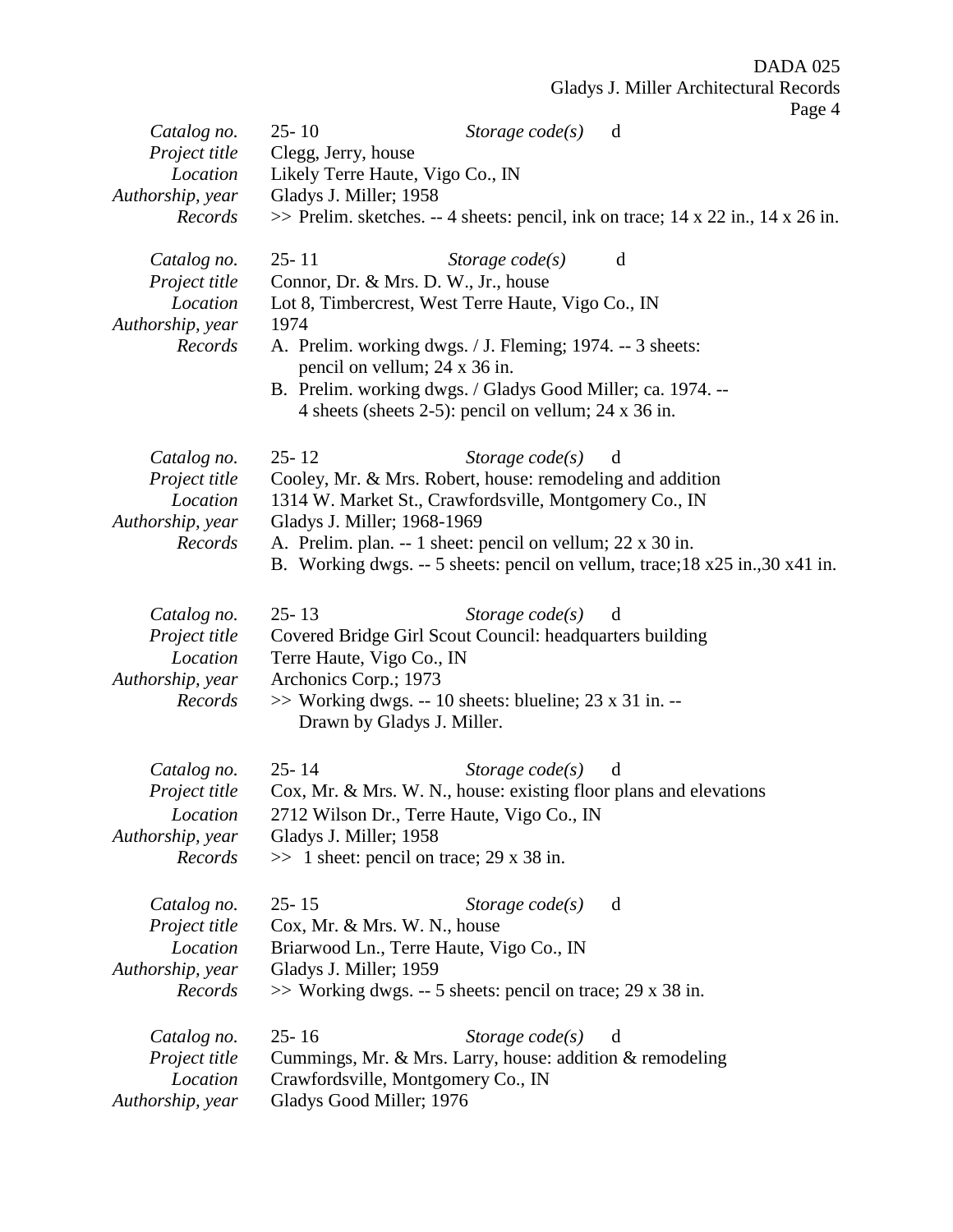Page 5

*Records* A. Plan of existing. -- 1 sheet: pencil on trace; 24 x 18 in. B. Working dwgs. -- 3 sheets: pencil on trace; 24 x 36 in.

| Catalog no.<br>Project title<br>Location<br>Authorship, year<br>Records                | $25 - 17$<br>Storage $code(s)$<br>d<br>Dardas, Richard, house: porch & deck addition<br>Mocking Bird Hill, Terre Haute, Vigo Co., IN<br>Gladys J. Miller; 1966<br>>> Working dwg. -- 1 sheet: pencil on trace; 15 x 34 in.                                        |
|----------------------------------------------------------------------------------------|-------------------------------------------------------------------------------------------------------------------------------------------------------------------------------------------------------------------------------------------------------------------|
| Catalog no.<br>Project title<br>Location<br>Authorship, year<br>Records                | $25 - 18$<br>Storage $code(s)$<br>d<br>Dobbs Park nature center<br>Terre Haute, Vigo Co., IN<br>Archonics Corp.; 1975<br>$\gg$ Working dwgs. -- 7 sheets: pencil on vellum; 20 x 29 in.<br>-- Some sheets drawn by Gladys J. Miller.                              |
| Catalog no.<br>Project title<br>Location<br>Authorship, year<br>Records                | $25 - 19$<br>Storage $code(s)$<br>d<br>Evans grocery-garage for Robert A. Evans<br>State Rd. 37, Bedford, Lawrence Co., IN<br>Gladys J. Miller; 1978<br>$\gg$ Working dwg. -- 1 sheet: pencil on vellum; 24 x 36 in.                                              |
| Catalog no.<br>Project title<br>Location<br>Authorship, year<br>Records                | $25 - 20$<br>Storage $code(s)$<br>d<br>Gardner, Donald A., house: remodeling<br>Clinton, Vermillion Co., IN<br>Gladys J. Miller; ca. 1977<br>$\gg$ Plan. -- 1 sheet: pencil on vellum; 18 x 24 in.                                                                |
| Catalog no.<br>Project title<br>Location<br>Authorship, year<br>Records                | $25 - 21$<br>Storage $code(s)$<br>d<br>Gelder, Mr. & Mrs. Jack, house<br>Allendale, Vigo Co., IN<br>Gladys J. Miller; 1967-1968<br>A. Prelim. sketches. -- 7 sheets: pencil on trace; 14 x 22 in.<br>B. Working dwgs. -- 12 sheets: pencil on vellum; 24 x 30 in. |
| Catalog no.<br>Project title<br>Location<br>Authorship, year<br>Records<br>Catalog no. | $25 - 22$<br>Storage $code(s)$<br>d<br>Gresham, Mr. & Mrs. Randy, house<br>Gladys J. Miller; 1975<br>$\gg$ Working dwgs. -- 2 sheets: pencil on vellum; 21 x 30 in.<br>$25 - 23$<br>Storage $code(s)$<br>d                                                        |
| Project title<br>Location                                                              | Huntsman, Mr. & Mrs. Jerry, house: addition & remodeling<br>2342 N. 7th St., Terre Haute, Vigo Co., IN                                                                                                                                                            |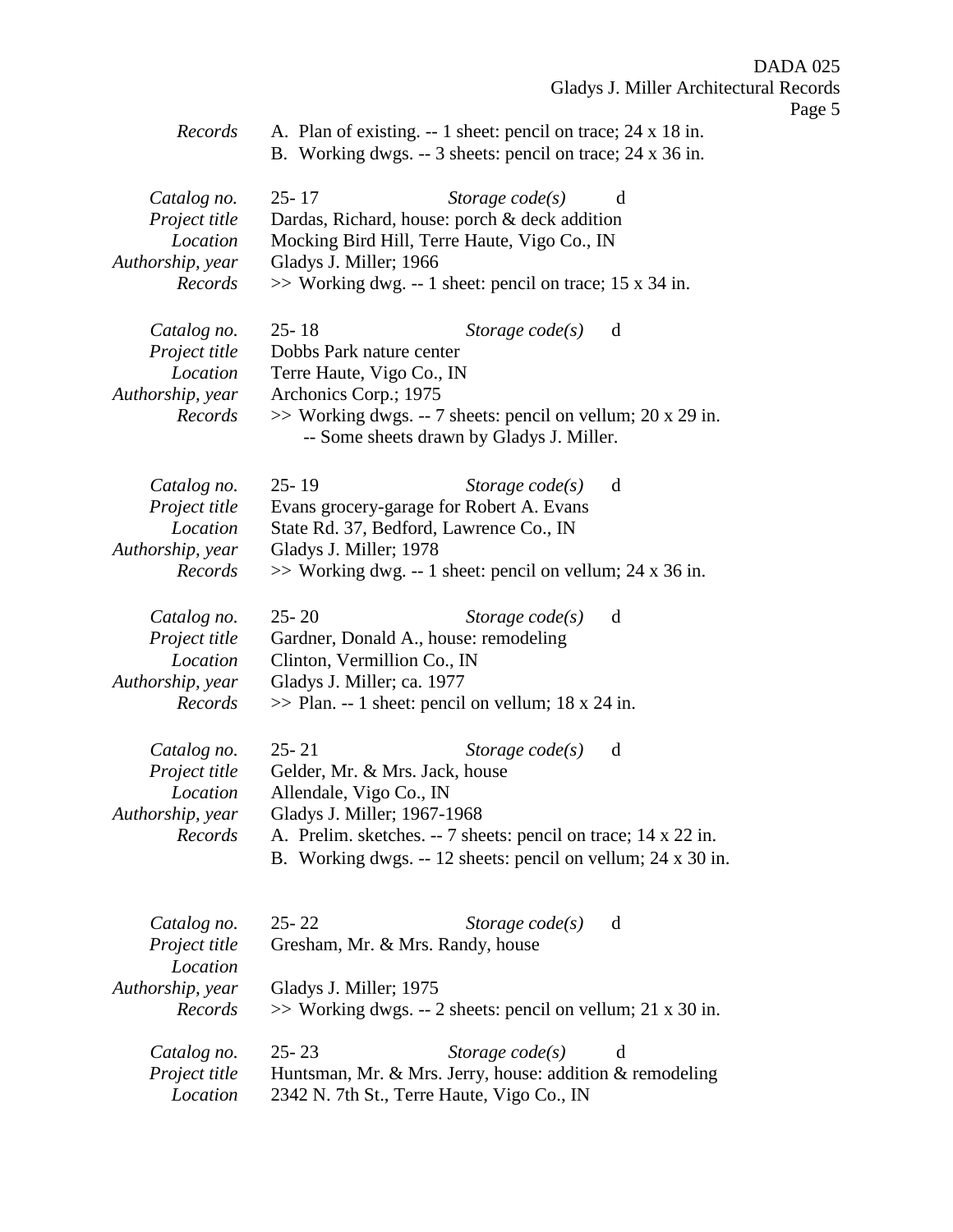| Authorship, year                                                                               | Gladys J. Miller; 1975                                                                                                                                                                                                                                                                                                                                                                                                                                                                                         |
|------------------------------------------------------------------------------------------------|----------------------------------------------------------------------------------------------------------------------------------------------------------------------------------------------------------------------------------------------------------------------------------------------------------------------------------------------------------------------------------------------------------------------------------------------------------------------------------------------------------------|
| Records                                                                                        | $\gg$ Working dwg. -- 1 sheet: pencil on vellum; 24 x 36 in.                                                                                                                                                                                                                                                                                                                                                                                                                                                   |
| Catalog no.<br>Project title<br>Location<br>Authorship, year<br>Records                        | $25 - 24$<br>Storage $code(s)$<br>d<br>Indiana State University president's house: remodeling<br>Allendale, Vigo Co., IN<br>Gladys J. Miller; 1965<br>A. Proposal. -- 2 sheets: ink, col. pencil on tracing paper; 28 x 37 in.<br>B. Working dwgs. -- 10 sheets: pencil on vellum; 30 x 41 in.<br>C. Revised working dwgs. -- 7 sheets: pencil on vellum; 24 x 30 in.                                                                                                                                          |
| Catalog no.<br>Project title<br>Location<br>Authorship, year                                   | $25 - 25$<br>Storage $code(s)$<br>d<br>Interior of unidentified house<br>Gladys J. Miller                                                                                                                                                                                                                                                                                                                                                                                                                      |
| Records                                                                                        | $\gg$ Interior renderings. -- 2 sheets: col. marker on photocopy; 17 x 23 in.                                                                                                                                                                                                                                                                                                                                                                                                                                  |
| Catalog no.<br>Project title<br>Location<br>Authorship, year<br>Records                        | $25 - 26$<br>Storage $code(s)$<br>d<br>Kraly, Mr. & Mrs. Ted, house: addition<br>1826 S. 28th St., Terre Haute, Vigo Co., IN<br>Gladys Good Miller; 1979<br>$\gg$ Working dwg. -- 1 sheet: pencil on vellum; 29 x 34 in.                                                                                                                                                                                                                                                                                       |
| Catalog no.<br>Project title<br>Location<br>Authorship, year<br>Records                        | $25 - 27$<br>Storage $code(s)$<br>d<br>Lucarelli, Mr. & Mrs. L. P., house: remodeling<br>3600 Margaret Ave., Terre Haute, Vigo Co., IN<br>Gladys J. Miller; 1968<br>A. Prelim. dwgs. -- 3 sheets: pencil on vellum; 30 x 39 in., 26 x 36 in.<br>B. Working dwgs. -- 2 sheets: pencil on vellum; 27 x 34 in.                                                                                                                                                                                                    |
| Catalog no.<br><i>Project title</i><br>Location<br>Authorship, year<br>Records<br><b>Notes</b> | $25 - 28$<br>Storage $code(s)$<br>d<br>Lukens, Mr. & Mrs. Arthur, house: remodeling<br>1158 Gilchrist Rd., Allendale, Vigo Co., IN<br>Gladys J. Miller; 1965<br>A. Plans $\&$ elevations of existing house / Miller $\&$ Yeager;<br>1940s. -- 1 sheet: blue line print; $24 \times 30$ in.<br>B. Plans & elevations for remodeling / Gladys J. Miller;<br>1965. -- 2 sheets: pencil on trace and vellum; $14 \times 39$ in., $25 \times 30$ in.<br>The house formerly was the residence of Mr. & Mrs. Ralph O. |
| Catalog no.<br>Project title<br>Location                                                       | Yeager.<br>$25 - 29$<br>Storage $code(s)$<br>d<br>Mattox, Dr. & Mrs. Don, house<br>Allendale, Vigo Co., IN                                                                                                                                                                                                                                                                                                                                                                                                     |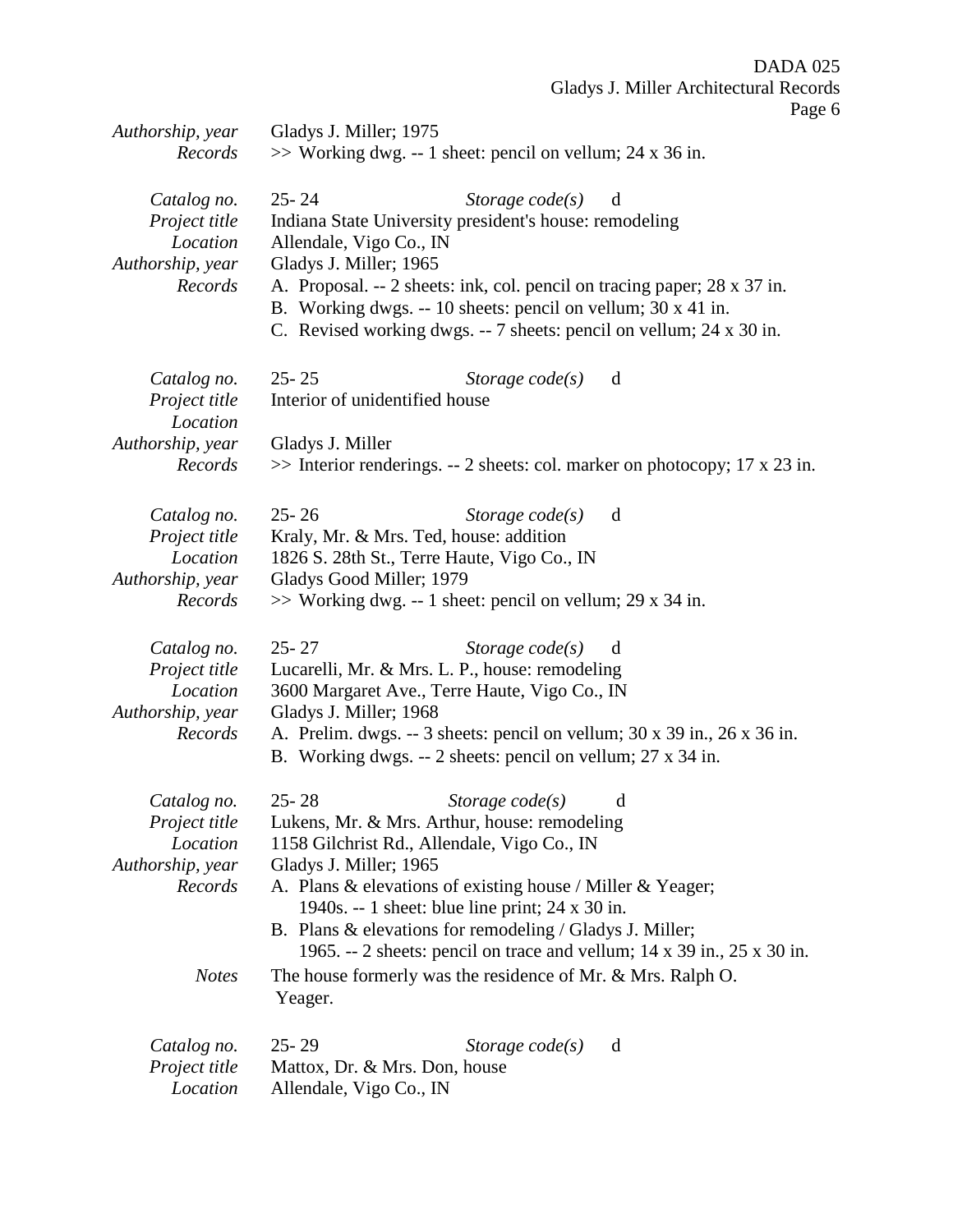| Authorship, year | $\circ$<br>Gladys J. Miller; 1969-1970                                      |
|------------------|-----------------------------------------------------------------------------|
| Records          | $\gg$ Floor plans. -- 2 sheets: pencil on vellum; 29 x 36 in.               |
|                  |                                                                             |
| Catalog no.      | $25 - 30$<br>Storage $code(s)$<br>d                                         |
| Project title    | Mayrose, Mr. & Mrs. George, house: addition                                 |
| Location         | 410 S. 32nd St., Terre Haute, Vigo Co., IN                                  |
|                  |                                                                             |
| Authorship, year | G. G. Miller; 1960                                                          |
| Records          | >> Working dwgs. -- 2 sheets: pencil on vellum; 24 x 36 in.                 |
| Catalog no.      | $25 - 31$<br>Storage $code(s)$<br>d                                         |
| Project title    | McMillan, Mr. & Mrs. Graham, house: porch addition and                      |
|                  | kitchen remodeling                                                          |
| Location         | 96 Allendale Pl., Terre Haute, Vigo Co., IN                                 |
| Authorship, year | Gladys J. Miller; 1968                                                      |
| Records          | $\gg$ Working dwgs. -- 1 sheet: pencil on trace; 27 x 30 in.                |
|                  |                                                                             |
| Catalog no.      | $25 - 32$<br>Storage $code(s)$<br>d                                         |
| Project title    | Michael, Mr. & Mrs. Dennis, house: addition                                 |
| Location         | 212 Highland Rd., Terre Haute, Vigo Co., IN                                 |
| Authorship, year | <b>Gladys Good Miller</b>                                                   |
| Records          | >> Working dwgs. -- 2 sheets: pencil on vellum; 30 x 41 in.                 |
|                  |                                                                             |
| Catalog no.      | $25 - 33$<br>Storage $code(s)$<br>d                                         |
| Project title    | Parker, Mr. & Mrs. Dan, house: remodeling                                   |
| Location         | 314 W. Washington, Sullivan, Sullivan Co., IN                               |
| Authorship, year | G. G. Miller; 1960                                                          |
| Records          | $\gg$ Working dwgs. -- 2 sheets: pencil on vellum; 23 x 25 in., 24 x 36 in. |
|                  |                                                                             |
| Catalog no.      | $25 - 34$<br>Storage $code(s)$<br>d                                         |
| Project title    | Patterson, Mr. & Mrs. Herbert, house: addition                              |
| Location         | 34 Lakeview Dr., Terre Haute, Vigo Co., IN                                  |
| Authorship, year | Gladys J. Miller; 1973                                                      |
| Records          | $\gg$ Working dwgs. -- 1 sheet: pencil on vellum; 22 x 35 in.               |
|                  |                                                                             |
| Catalog no.      | $25 - 35$<br>Storage $code(s)$<br>d                                         |
| Project title    | Prox, Mr. & Mrs. Robert F., Jr., house: remodeling of barn for residence    |
| Location         | West Terre Haute, Vigo Co., IN                                              |
| Authorship, year | Gladys Good Miller; 1978                                                    |
| Records          | $\gg$ Working dwgs. -- 4 sheets: pencil on trace; 24 x 36 in.               |
|                  |                                                                             |
| Catalog no.      | $25 - 36$<br>Storage $code(s)$<br>d                                         |
| Project title    | Royse, Mr. & Mrs. James S., Jr., house: remodeling and addition             |
| Location         | 65 Allendale, Terre Haute, Vigo Co., IN                                     |
| Authorship, year | Gladys J. Miller; 1969, 1972                                                |
| Records          |                                                                             |
|                  | A. Plans and elevations; 1969. -- 2 sheets: pencil on vellum; 28 x 30 in.   |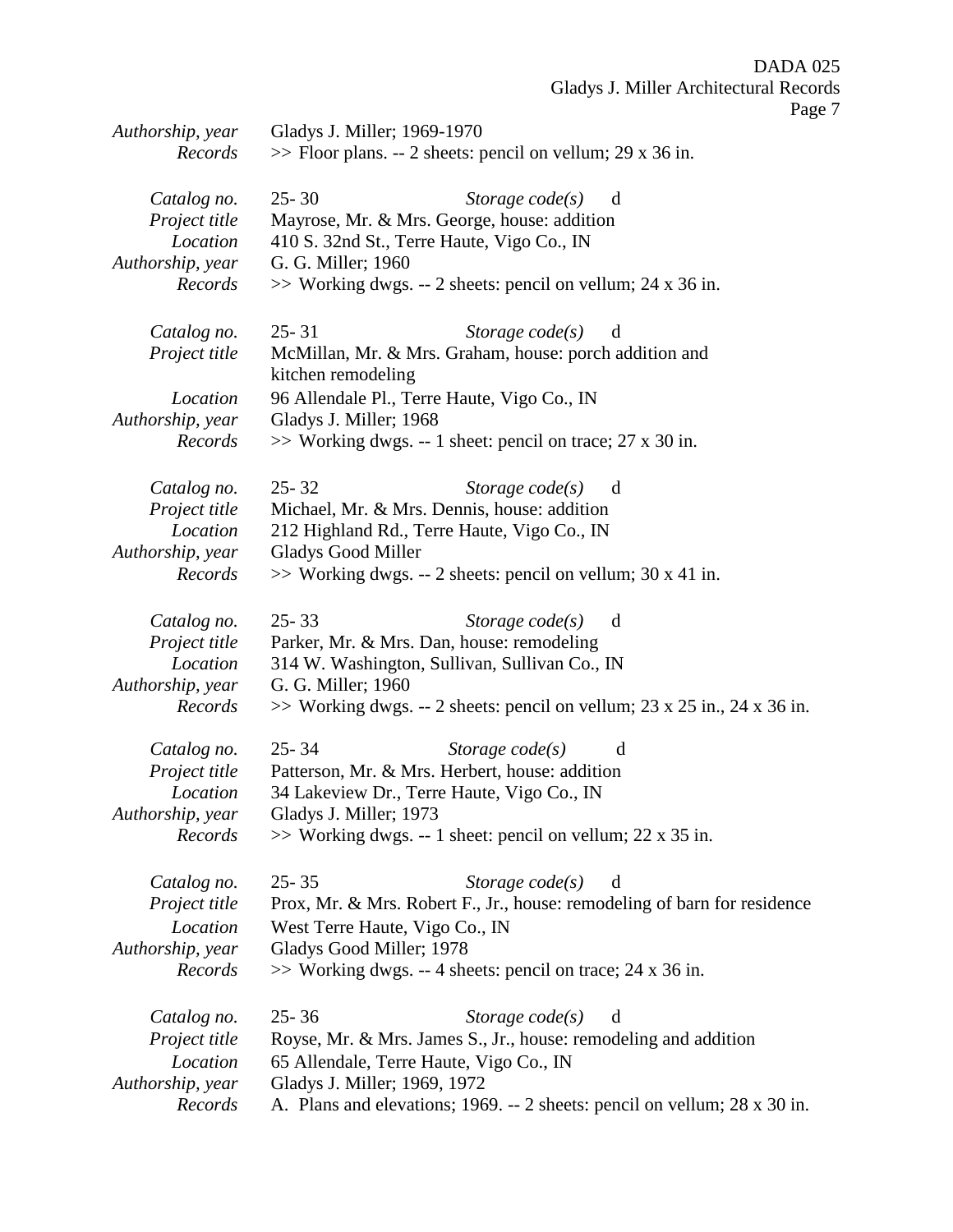B. Working dwgs.; 1972. -- 2 sheets: pencil on vellum; 26 x 30 in.

| Catalog no.      | 25-37<br>Storage $code(s)$<br>d                                               |  |
|------------------|-------------------------------------------------------------------------------|--|
| Project title    | Russell, Mr. & Mrs. J. Y., house: porch addition                              |  |
| Location         | 86 Allendale, Terre Haute, Vigo Co., IN                                       |  |
| Authorship, year | Gladys J. Miller; 1963                                                        |  |
| Records          | $\gg$ Working dwg. -- 1 sheet: pencil on vellum; 23 x 36 in.                  |  |
| Catalog no.      | $25 - 38$<br>Storage $code(s)$<br>d                                           |  |
| Project title    | Shanks, Mr. & Mrs. James, house: garage addition                              |  |
| Location         | Terre Haute, Vigo Co., IN                                                     |  |
| Authorship, year | Gladys J. Miller; 1966                                                        |  |
| Records          | $\gg$ Prelim. sketch. -- 2 sheets: pencil on trace; 15 x 25 in., 15 x 35 in.  |  |
| Catalog no.      | $25 - 39$<br>Storage $code(s)$<br>d                                           |  |
| Project title    | Shanks, Mr. & Mrs. James, house: addition                                     |  |
| Location         | Terre Haute, Vigo Co., IN                                                     |  |
| Authorship, year | Gladys J. Miller; 1962                                                        |  |
| Records          | >> Prelim. sketch. -- 1 sheet: ink on trace; 14 x 40 in.                      |  |
| Catalog no.      | $25 - 40$<br>Storage $code(s)$<br>d                                           |  |
| Project title    | Smock, Dr. & Mrs. George, house: addition                                     |  |
| Location         | 7215 Wabash Ave., Terre Haute, Vigo Co., IN                                   |  |
| Authorship, year | Gladys J. Miller; 1967                                                        |  |
| Records          | $\gg$ Working dwg. -- 1 sheet: pencil on vellum; 21 x 26 in.                  |  |
| Catalog no.      | $25 - 41$<br>Storage code(s)<br>d                                             |  |
| Project title    | Stefan, Mr. & Mrs. Kurt, house                                                |  |
| Location         | Wren Dr., Terre Haute, Vigo Co., IN                                           |  |
| Authorship, year | <b>Gladys Good Miller</b>                                                     |  |
| Records          | $\gg$ Prelim. working dwgs. -- 5 sheets: pencil on vellum; 24 x 36 in.        |  |
| Catalog no.      | $25 - 42$<br>Storage $code(s)$<br>d                                           |  |
| Project title    | Tarbox, Mr. & Mrs. Everett, house: bathroom remodeling                        |  |
| Location         | 1621 S. 6th St., Terre Haute, Vigo Co., IN                                    |  |
| Authorship, year | Gladys J. Miller; 1969                                                        |  |
| Records          | $\gg$ Working dwgs. -- 2 sheets: pencil on trace; 18 x 20 in., 18 x 24 in.    |  |
| Catalog no.      | $25 - 43$<br>Storage $code(s)$<br>d                                           |  |
| Project title    | Thompson, Peggie & Bill, house: addition and remodeling                       |  |
| Location         | 2026 Ohio Blvd., Terre Haute, Vigo Co., IN                                    |  |
| Authorship, year | Gladys Good Miller; 1979                                                      |  |
| Records          | >> Working dwgs. -- 3 sheets: pencil on vellum, trace; 11 x21 in., 26 x29 in. |  |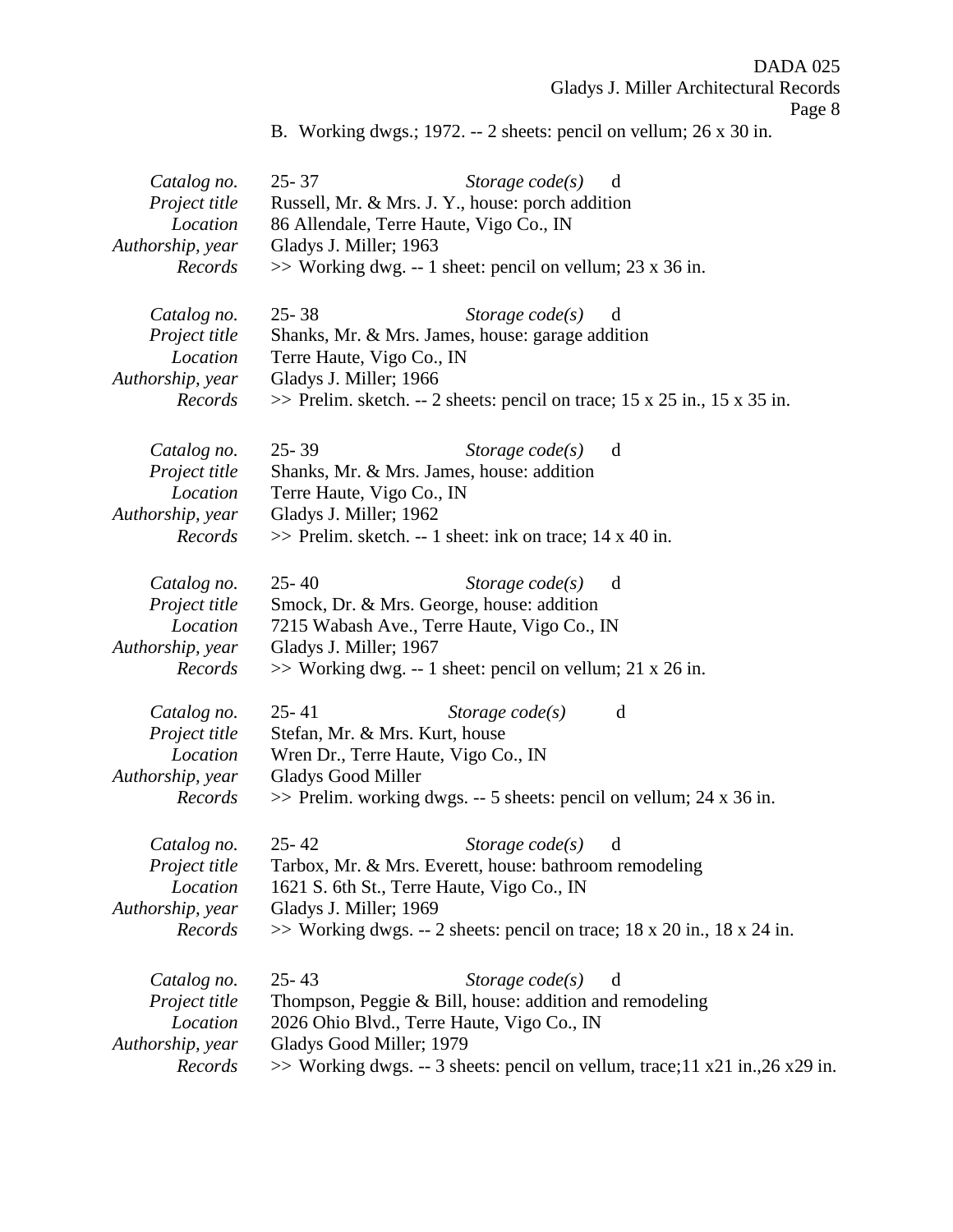| Catalog no.<br>Project title<br>Location<br>Authorship, year<br>Records | -0<br>$25 - 44$<br>Storage $code(s)$<br>d<br>Thomson, Mr. & Mrs. J. H., house: remodeling<br>7th & Crawford St., Terre Haute, Vigo Co., IN<br>Gladys Good Miller; 1976<br>>> Working dwgs. -- 2 sheets: pencil on vellum; 24 x 24 in.                                     |
|-------------------------------------------------------------------------|---------------------------------------------------------------------------------------------------------------------------------------------------------------------------------------------------------------------------------------------------------------------------|
| Catalog no.<br>Project title<br>Location<br>Authorship, year<br>Records | $25 - 45$<br>Storage $code(s)$<br>d<br>Unitarian Universalist Society meeting house: remodeling<br>Terre Haute, Vigo Co., IN<br>Gladys J. Miller; 1967<br>$\gg$ Working dwgs. -- 3 sheets: pencil on vellum; 23 x 30 in.                                                  |
| Catalog no.<br>Project title<br>Location<br>Authorship, year<br>Records | $25 - 46$<br>Storage $code(s)$<br>d<br>United Daycare Center: addition and remodeling<br>2051 Beech St., Terre Haute, [igo Co., IN<br>Gladys J. Miller; 1976<br>$\gg$ Working dwgs. -- 4 sheets: pencil on vellum; 20 x 23 in., 24 x 36 in.                               |
| Catalog no.<br>Project title<br>Location<br>Authorship, year<br>Records | $25 - 47$<br>Storage $code(s)$<br>d<br>Weinbaum, Dr. & Mrs. Jack, house: addition and remodeling<br>2705 Oak St., Terre Haute, Vigo Co., IN<br>Gladys Good Miller; 1977-1978<br>$\gg$ Working dwgs. -- 9 sheets: pencil on vellum; 18 x 24 in., 24 x 36 in.               |
| Catalog no.<br>Project title<br>Location<br>Authorship, year<br>Records | $25 - 48$<br>Storage $code(s)$<br>d<br>Wheeler, Mr. & Mrs. Lawrence, house<br>2201 Moore's Pike, Bloomington, Monroe Co., IN<br>Miller, Vrydagh & Miller, architects, comm. 1671; 1956<br>>> Working dwgs. -- 2 sheets: pencil on vellum; 28 x 38 in.                     |
| Catalog no.<br>Project title<br>Location<br>Authorship, year<br>Records | $25 - 49$<br>Storage $code(s)$<br>d<br>Wheeler, Mr. & Mrs. Lawrence, house (Mr. & Mrs. Bernard<br>Morris house): remodeling<br>2201 Moore's Pike, Bloomington, Monroe Co., IN<br>Gladys J. Miller; 1968<br>$\gg$ Working dwgs. -- 2 sheets: pencil on vellum; 29 x 38 in. |
| Catalog no.<br>Project title<br>Location<br>Authorship, year<br>Records | $25 - 50$<br>Storage $code(s)$<br>d<br>Yeager Sr. family house<br>1159 Gilchrist Rd., Terre Haute, Vigo Co., IN<br>Ralph O. Yeager, architect, comm. T.H. 160; 1950<br>$\gg$ Working dwgs. -- 1 sheet: blueline print; 24 x 30 in. --2 copies.                            |

Controlled Access Headings:

Architecture, American